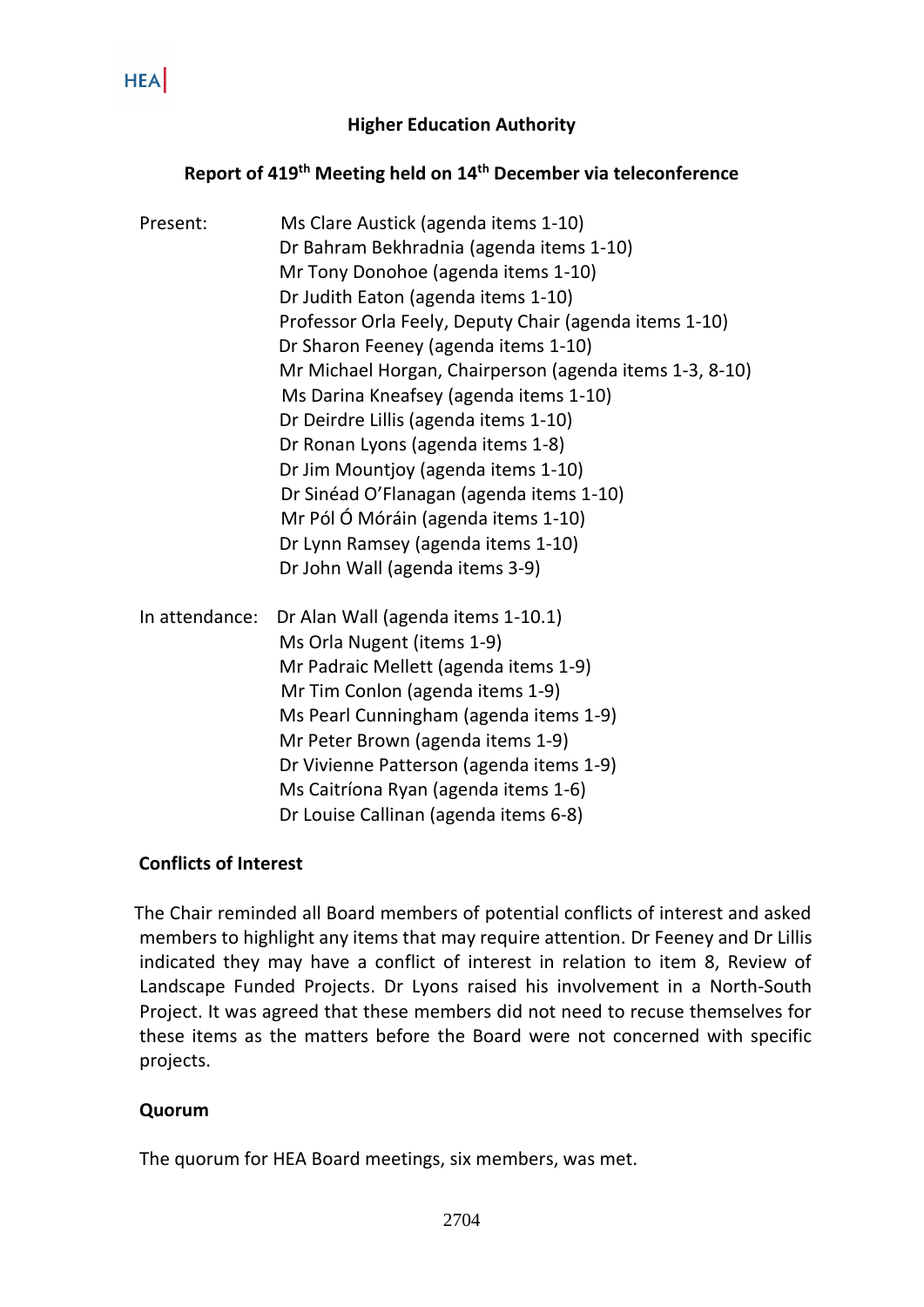### **1. Report of 418 th Board meeting**

1.1 The minutes were approved subject to a number of minor typing amendments.

#### **2. Matters arising**

#### 2.1 TUSE Application for TU Status

The Board was updated on developments relating to the TUSE application. The Minister wrote to the Chairs of the two institutes and the Chair of the HEA advising them of his decision to postpone designation until the HEA report to him on an assessment undertaken by the HEA that shows the Institutes jointly have provided sufficient convincing evidence of demonstrably meeting a number of specific requirements outlined in an appendix to his letter. He also advised that he would proceed to seek expressions of interest for the roles of Chairperson and two external members of a Governing Body for a new technological university for the southeast. He anticipated these persons joining the existing TUSEI joint governing body would assist with work leading to designation.

Members were advised that the two institutes had decided not to submit an appeal to the Minister. The HEA in turn has written to the two institutes seeking a formal TUSEI submission to the HEA demonstrating compliance with the conditions set by the Minister by 10th of January 2022. A meeting would then be arranged for the Institutes with a special Board committee, comprising the Board Chair, members of the SDPM who did not have a conflict of interest and supported by the executive. It was agreed that all correspondence will be made available to the Board.

2.2The following issues were raised;

- Has an indicative date for designation being set? The CEO advised that the Minister had suggested  $1<sup>st</sup>$  May 2022. It is hoped that a proposal may be brought to the Board in January by the two institutes.
- The Chair advised that the Board cannot change the advisory panel's report nor the conditions set out by the Minister.
- Some concern was expressed over whether compliance can be met by  $1<sup>st</sup>$  May 2022, Board members were advised that it will have been 10 months since the advisory panel considered the consortium's original submission.
- Are there lessons in general the HEA should consider arising from designation processes that have taken place to date? The CEO advised the TURN process can be used to assist and monitor progress being made by TUs already designated.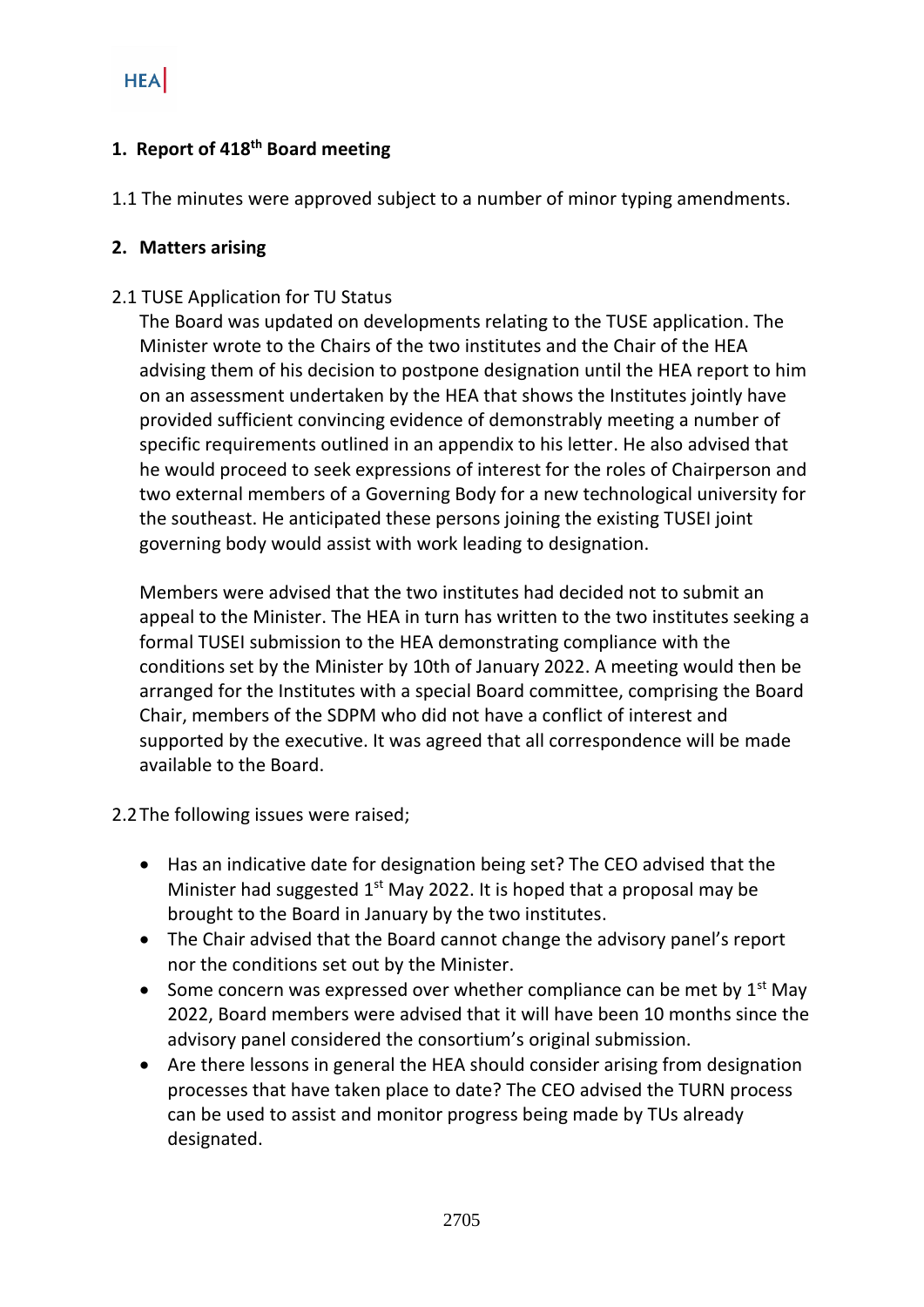- **HEA** 
	- The importance of the institutes providing clear evidence that the conditions have been met. The Chair advised that the Board and Executive will focus on the requirements in respect of functional TU as outlined in the Minister's letter.
	- The use of the term 'university' by an institution operating within the jurisdiction was raised. Members were advised that this was a matter for the Minister. Mr. Conlon advised that this matter was previously raised with the Department. He agreed to do so again.

## **3. Committee Reports**

## *3.1 Audit and Risk Committee*

3.1.1 Dr Lillis introduced the Committee's report. The main item for consideration by the Committee was the C&AG's report on the 2020 audit. The overall report was very good, just two low level findings. The Committee also received a report from the internal auditors on a review of the use of spreadsheets which had 4 medium level findings which the executive will address by Q1 2022. The Committee will consider its 2022 internal audit workplan after it has reviewed the Corporate risk register at its next meeting. The Committee also received an advisory report from HEAnet who undertook a penetration test on the IRC's Smart Simple scheme. The Committee considered its own training needs and suggested the Board should be provided with training on cyber security.

Arising from the discussion, the Chair suggested a more pro-active approach to Board training be undertaken in 2022. He will discuss this with Mr. Mellett.

**Decision:** The Board noted the Committee's report. The Board also agreed to consider the Corporate Risk Register following its consideration by the Audit and Risk Committee at its next meeting.

#### *3.2 Finance and Governance Committee*

3.2.1 Dr O'Flanagan introduced the Committee's two reports of meetings held 9<sup>th</sup> November and 7<sup>th</sup> December. Concern was expressed over the delay in securing additional resources for the HEA from the Department. Mr Mellett advised that sanction for the additional posts funded by top-slices was expected shortly. The CEO indicated that posts funded through top slices was not the optimal solution. It was his intention to have a review of staffing needs in January. The point was made that the significant number of programmes being managed by the Executive suggested the need for a grant management system. Members were advised that the executive has plans to enhance its digital capacity starting with the financial management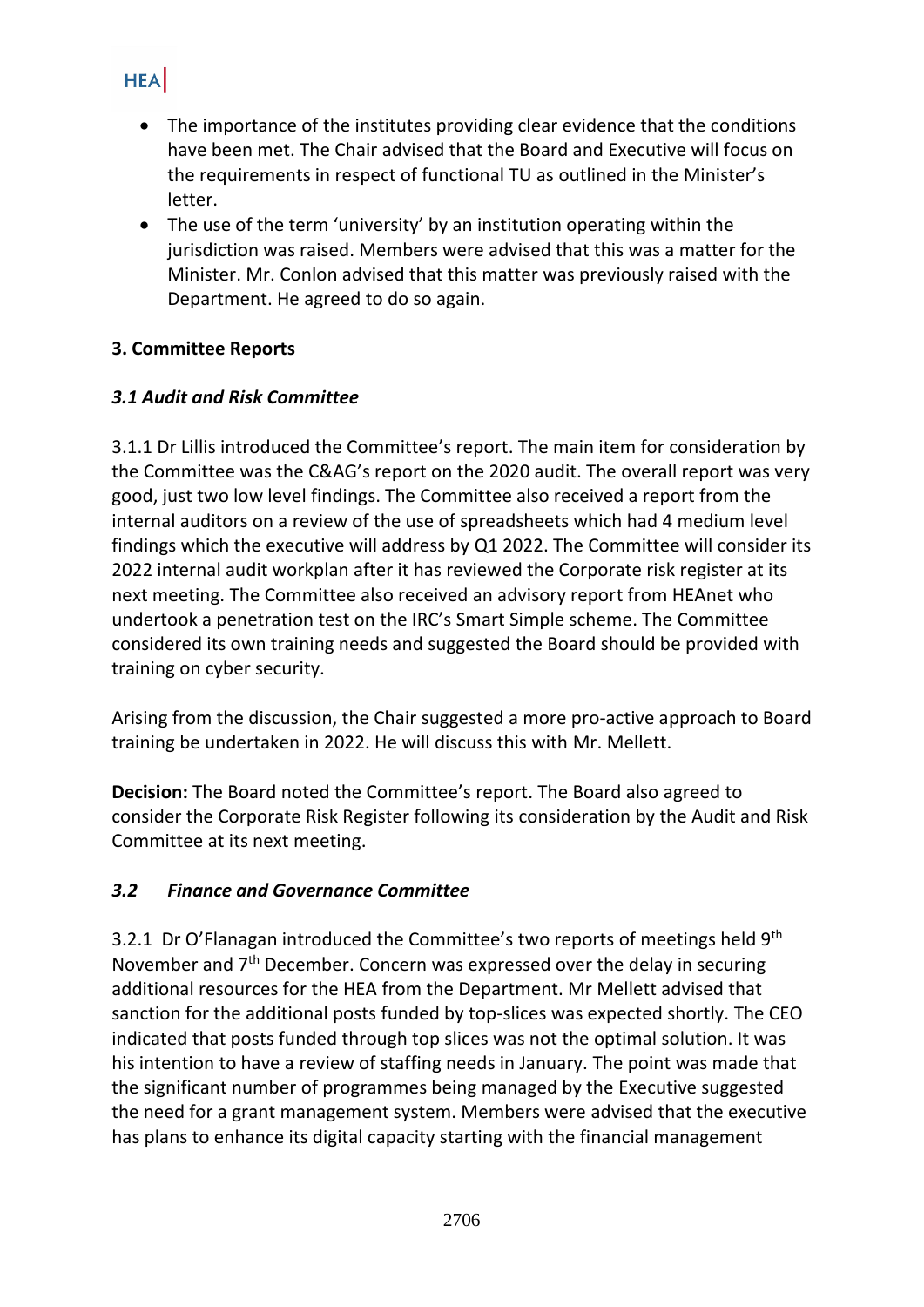system which is currently underway. This will be followed by a CRM system and a grants management system.

## *3.2.2 DkIT Deficit*

At its meeting on  $7<sup>th</sup>$  December the Committee considered DkIT's financial position. The Institute is projecting a €2.6m deficit for 2021/22 increased from €0.8m. The Institute has been requested to prepare a plan outlining how it will improve their financial position and ensure sustainability. The HEA is anxious to avoid a repeat of the situation where IT Tralee accumulated a large deficit. It was confirmed that the emergency funding provided to that institute remains outstanding. The CEO said he was proposing external assistance be provided to the Institute to assist in identifying a plan to return to a sustainable position.

## *3.2.3 Proposed approach to the finalisation of the 2021 recurrent grant*

Dr O' Flanagan advised that a HEA underspend of €17m will be allocated to institutions as a first instalment fees grant for 2021/22. This is in line with the practice of past years. The underspend included €1.8m provided for vulnerable institutions, €7.5m re 2020/21 additional places and €5m provided for the National Forum for the Enhancement of Teaching Learning which was not used in 2021. The Forum will operate under the aegis of the HEA in 2022.

**Decision:** The Board approved the approach to the finalisation of the 2021 recurrent grant.

## *3.2.4 Proposed approach to the allocation of the 2022 recurrent grant*

Dr O'Flanagan advised that the HEA has not formally been notified of its 2022 grant but the approach to allocation is in line with previous years with the aim of giving the HEIs early notification of their grant. It is understood the allocation will include additional funding for a number of areas including;

- Demographic increases  $£18m$
- Additional 2021/22 places €22m, which is in addition to €20m provided in 2021 for additional 2020/21 places
- National Recovery Resilience Plan for TU transformation €19m
- Gender Initiatives €2.3m

While the above funding was welcomed by the Committee it was noted that an additional €276m recurrent funding was sought in the 2022 estimates.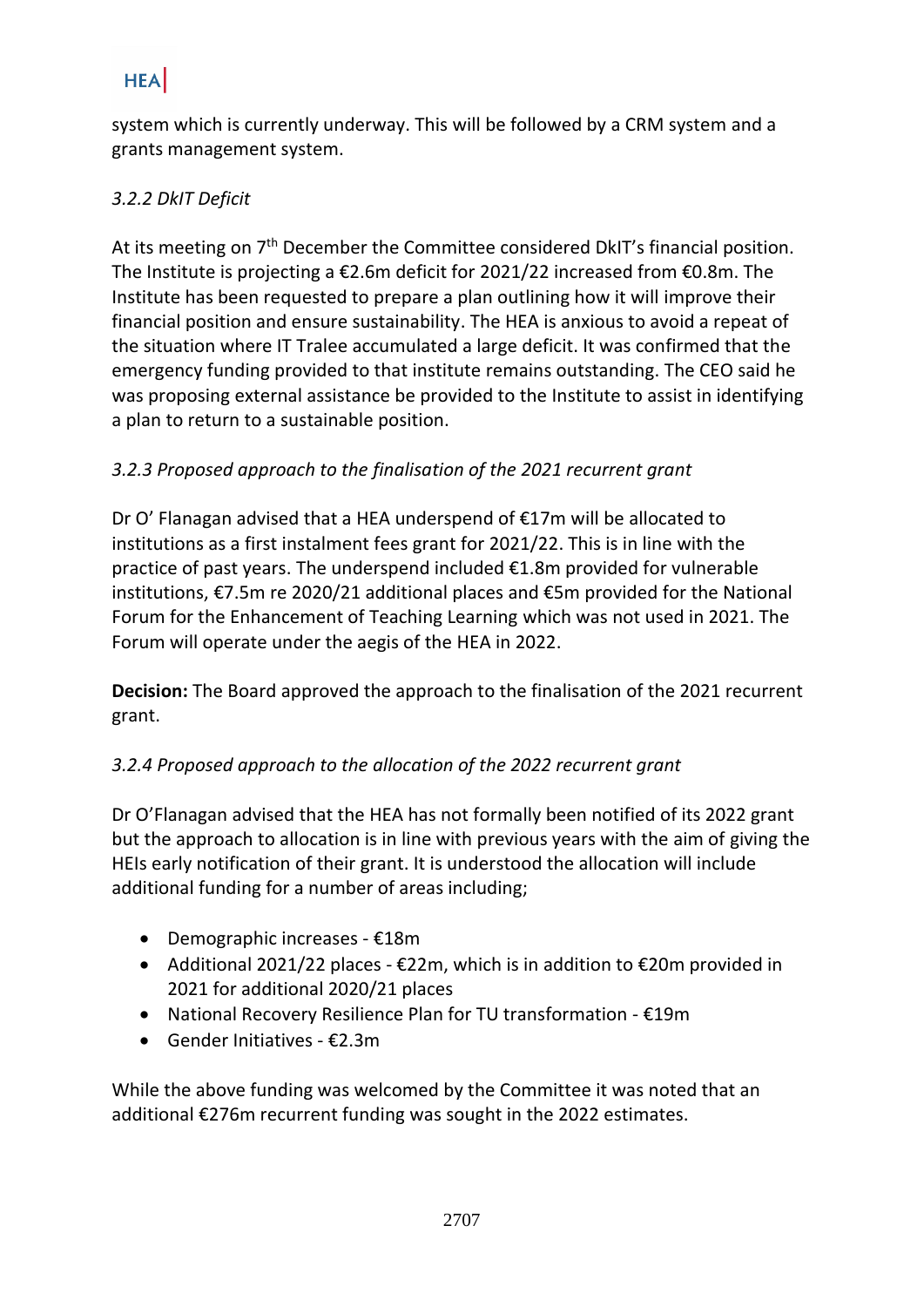Additional funding of €147m is being provided before year end towards university pension shortfalls with a further €20m being added to the 2022 base for pensions.

#### *3.2.5 COVID Support Funding*

**Decision**: The Board approved the methodology for allocating COVID-19 Support funding to higher education institutions for 2020/21.

### *3.2.6 North South Research Funding Allocation*

**Decision:** The Board approved the allocation of €40m to the Call with 5% of the funding being set aside for review, monitoring and support. The Board also approved the allocation of €800,000 of North South seed funding to the larger North-South Research Funding Programme

### *3.2.7 Gender Equality Enhancement Funding*

**Decision:** The Board approved the allocation of €250,000 as follows;

UCD - €31,808 UL - €50,000 MIC - €19,000 TU Dublin - €49,537 DLIADT - €29,609 IT Carlow - €32,120  $WIT –  $€37,926$$ 

#### *3.2.8 Student Wellbeing and Mental Health*

**Decision:** The Board approved the update on funding allocation to national projects for student wellbeing and mental health of €250,000 from the remainder of the €3m additional funding provided in 2021 to mitigate against Covid 19 and facilitate the return to campus in 2021.

#### *3.2.9 TU Projects*

**Decision:** The Board approved the reallocation of the unspent HEA Monitoring & Oversight budget amounting to €280,000 to TU Projects.

*3.2.10 Research Quality Allocations*

**Decision:** The Board approved the allocation of €4.819m as follows;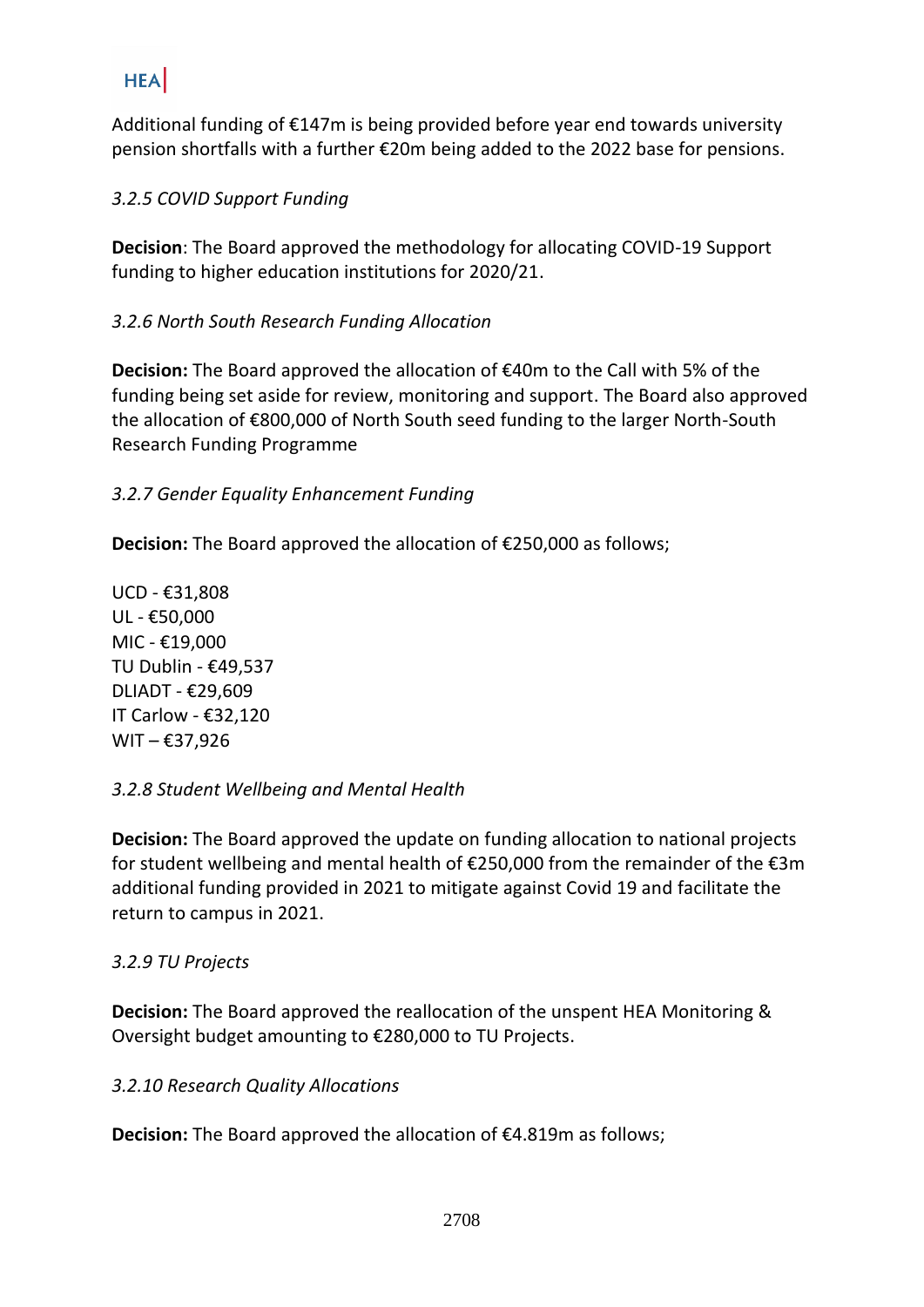- Research Excellence to the European Universities Programme in Ireland €3.094m
- National Open Research Forum (NORF) €1.725m

The Department provided an additional €1.519m in respect of the former allocation. Some concern was expressed whether this additional funding was being used optimally. The CEO acknowledged this but said this was the most effective way of using the additional funding provided by the Department. It was agreed that the RGE Committee would be consulted in future in relation to additional research funding that becomes available. It was also suggested the RGE prepare a list of areas additional research funding could be used for.

## *3.2.11 Finance & Governance External Sub Committee Membership Criteria*

**Decision:** The Board approved the criteria for external members of the Committee.

## *3.2.12 THEA Capability Building Programme/ IUA Building Capacity for Growth & Change*

Members were advised that the executive met with THEA and the Department to consider their future having regard to the establishment of new TUs.

**Decision:** The Board agreed that the Finance and Governance Committee should meet THEA to discuss how unused funding could be used to enhance organisation and leadership capacity in the technological sector. The Board also approved payment of the next instalment of funding, €206,767 to IUA in respect of the Building Capacity for Growth and Change programme.

## *3.2.13 Financial Trend Analysis Reports*

Members were advised that each HEI has been provided with its own data and a number of universities expressed dissatisfaction with the HEA's methodology. Their primary concern relates to the inclusion of deferred pensions funding. Historically, this was excluded in these reports resulting in non-State sourced income presented as being in excess of 50%. The State is underwriting the pension liabilities in universities which is a significant cost that they would otherwise have to fund themselves. The Committee agreed with the approach of the Executive. Members were advised that the IUA has indicated that they intend formally writing to the HEA to outline their concerns. The following queries on the reports were raised by members;

- Could fees be broken down by international and Irish/EU fees?
- Is philanthropic revenue available?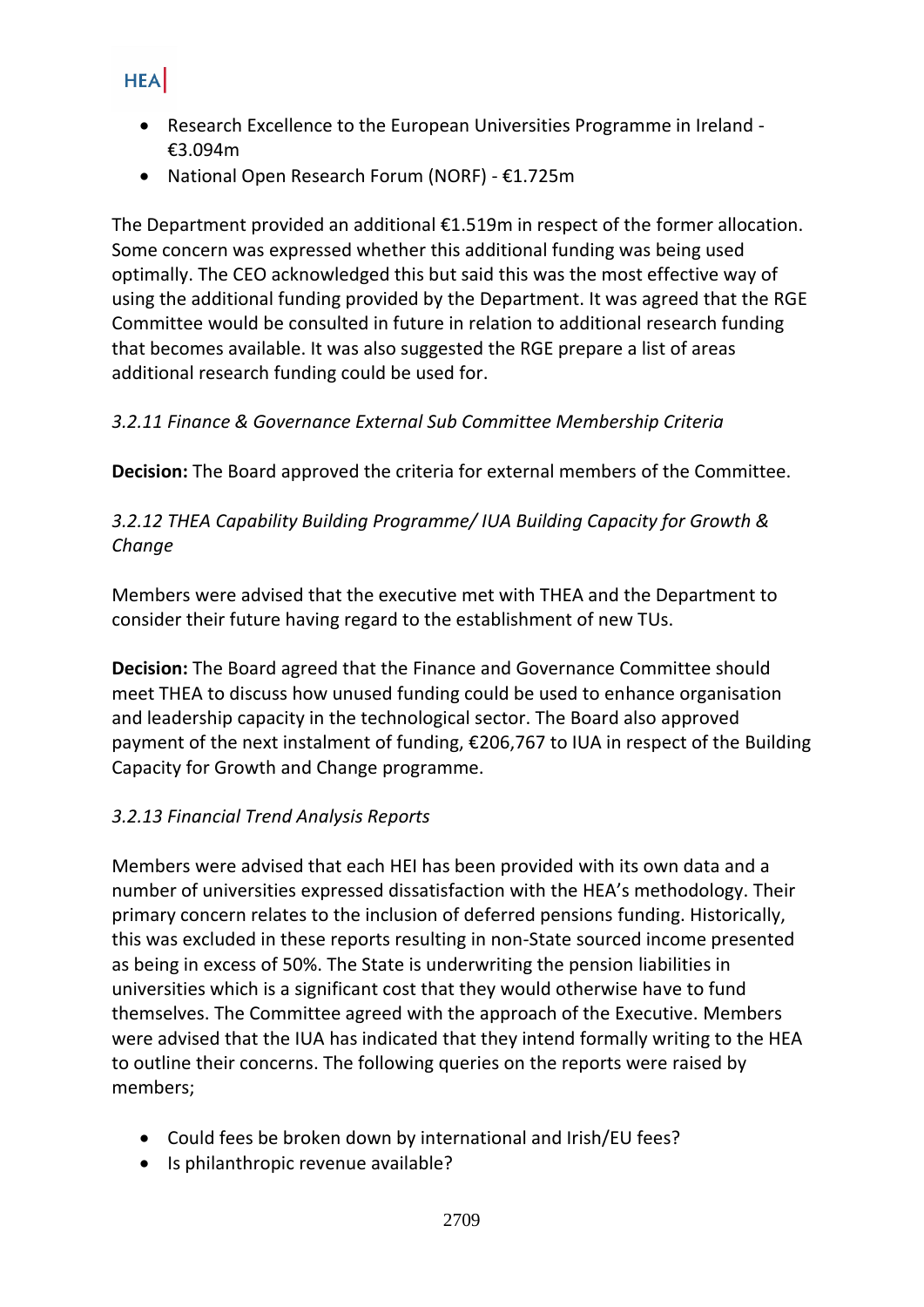Ms Cunningham advised that income analysis was based on the information available in the statutory accounts. Philanthropic income is included under other income, but the specific amounts are not available. New HEA Budget templates request an analysis of fee income between Irish/EU and International students, but this analysis is not available for the historical periods covered by the reports.

**Decision:** Members approved the publication of the Financial Trends Analysis report. It was noted that the reports will be circulated to the HEIs and the Department.

### *3.2.14 Supplementary Commitment of Funding Under the IRC-SFI Pathways Programme*

**Decision:** The Board approved 17 awards amounting to €9,004,126 under the IRC-SFI Pathway Programme.

**Decision:** The Board noted the Committee's two reports.

## *3.3 Report of the Policy and Strategic Planning Committee*

Ms Kneafsey introduced the Committee's report. She noted that the potential decision by the Department to allocate funding under the Fund for Students with Disabilities to private institutions may have wider implications for the sector. A policy paper on this matter was forwarded to the Department following the Committee's meeting. The Committee received a presentation on U-Multirank. The Committee received a presentation on the new non-progression report in HEIs. The Committee agreed the report should be published subject to a communications plan being put in place.

#### *3.4 Research and Graduate Education Committee*

3.4.1 Professor Feely introduced the Committee's report. The Committee received a presentation on National Open Research Forum (NORF) and the national agenda for Open Research. The Committee received a report on the COVID-19-Related Research Costed Extensions and agreed the closeout of the scheme. The Committee received an update on the North-South research scheme and noted in particular the large number of applications received under strand 2 meaning a success rate of just 3% was anticipated. The high level of applications will assist with the case for additional funding in future rounds. The limited resource available to manage this and other additional workload was noted by the Committee.

3.4.2 The Committee considered its terms of reference and noted the need to make provision for the fact that the Committee was originally was set up as a joint HEA-IRC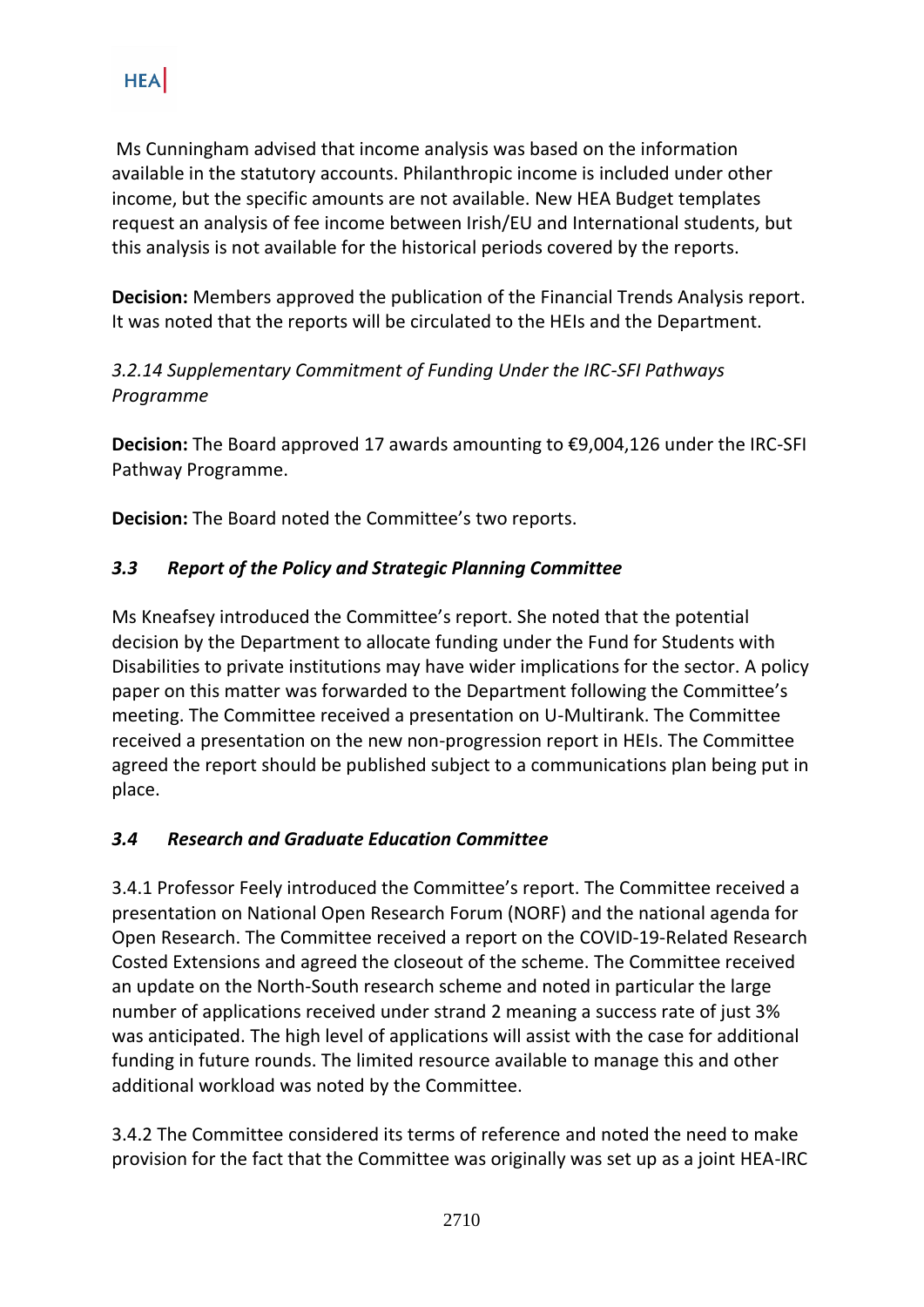Committee and the terms of reference should reflect this as regards issues such as quorum. The Committee also noted that Professor Jane Ohlmeyer's term as Chair of the IRC would shortly be coming to an end and thanked her for her contribution to the work of the RGE and Irish Research Council. Professor Feely advised when her term as Chair of the Council ended it took 6 months to appoint a replacement. Mr Brown reported that the Department had been in touch, and it was his understanding the Department plans to commence the process for filling Council member vacancies shortly. The Chair noted that the legislative basis for the filling of IRC Council members has been raised with the Department. The CEO advised he anticipated the existing administrative arrangements remaining in place until new research legislation has been enacted.

**Decision:** The Board agreed the provisions in the terms of reference relating to the IRC shall be maintained pending new legislation. The Board thanked Professor Ohlmeyer for her contribution to the work of the Irish Research Council and the RGE. Members noted the Committee's report.

## *3.5System Development and Performance Management Committee*

3.5.1 Mr Donohue introduced the Committee's report. The Committee considered the 2022 Strategy and Performance Dialogue Process including a process for the allocation of €5 million in performance funding in 2022. Templates and guidelines will be issued to the HEIs early in the new year with returns due in March. These will be analysed during April/May with meetings with the HEIs to take place in September/October. The process will conclude in December with the allocation of the €5m performance funding.

3.5.2 The Committee recommended the reallocation of the unspent HEA Monitoring and Oversight budget amounting to €280,000 to the Atlantic Technological University (CUA).

**Decision:** The Board noted the Committee's report, approved the 2022 strategic dialogue process and the reallocation of €280,000 to Atlantic Technological University (CUA).

#### **4. HEA Nomination Committee**

4.1 Dr O'Flanagan noted this proposal came from the Finance and Governance Committee but the intention was that it would apply to all external committee members. Ms Nugent advised that the proposed process was in line with nomination committees in other organisations. It was clarified that the Committee will recommend individuals against the criteria set down. A number of issues were raised: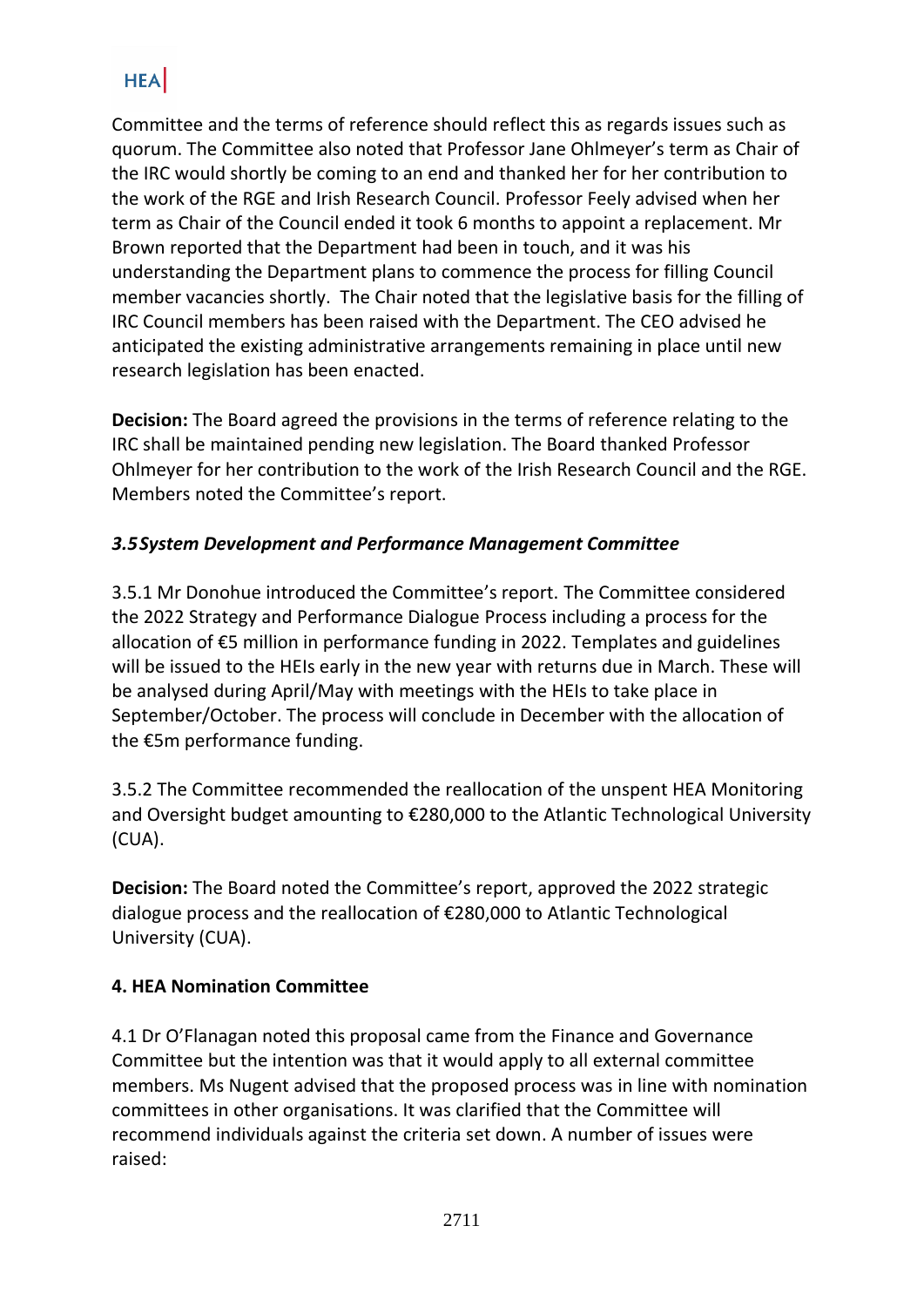- It was confirmed that the Deputy Chair would chair the Committee and also represent any other Committee they chaired at that time.
- Holding four meetings per annum should not be necessary once external places on the committees have been filled. This provision should be replaced with two meetings per annum or as and when a meeting is deemed necessary.
- The duration of appointments and the terms and conditions. It was agreed that ideally external members should coincide with the term of Board members. Terms and conditions will be set out in a letter of appointment.

**Decision:** Members approved the establishment of a Nomination Committee and its terms of reference subject to the provisions relating to frequency of meetings being amended.

#### **5. Board self-evaluation survey**

**Decision:** The Board approved the survey subject the addition of one additional question on Board training.

## **6. Appointment of external members to Technological University of the Shannon: Midlands Midwest governing body**

**Decision:** The Board approved the criteria submitted by the TUS subject to addition of two additional competencies – risk management and mergers and acquisitions experience.

## **7. National Forum for the Enhancement of Teaching and Learning Governance arrangements**

7.1 Mr Conlon advised members that it was proposed to establish the forum as a standing committee of the HEA. Dr Ramsey advised that the Board of the Forum welcomed these arrangements. The forum looks forward to collaborating with the HEA to ensure the appropriate strategies and processes are put in place. Following a consultative process undertaken by the Forum in Q1 2020 a number of issues were raised including;

- The need for a sustainable funding stream
- Parity of esteem between teaching and learning and research
- Need for an academic led Board
- Work of the forum continues to be evidence based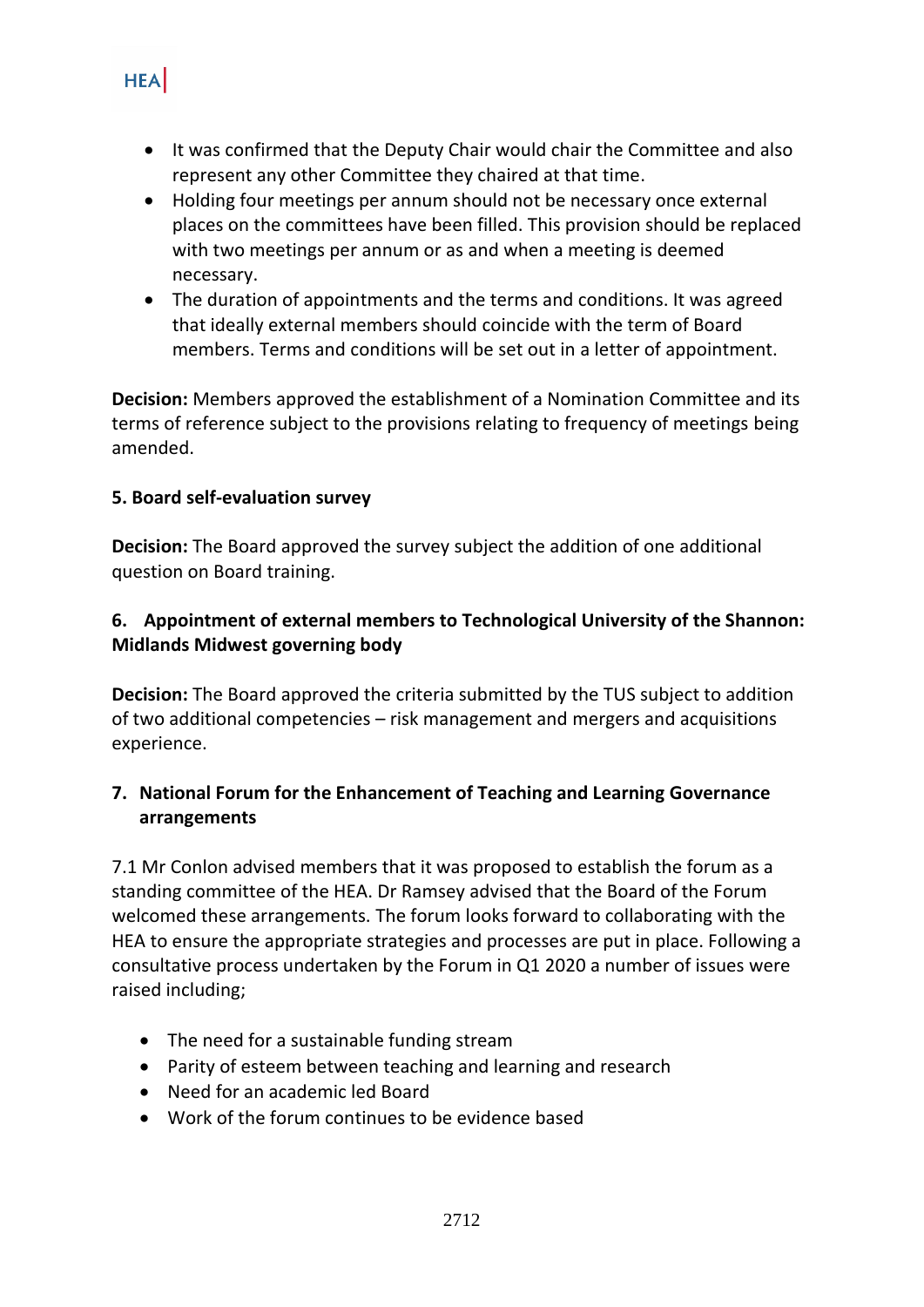7.2 Members queried the interim staffing arrangements and noted the need for the Forum to be able to continue to second expertise from the HE sector. The Department has sanctioned a number of posts and interviews have been arranged to fill in the first instance two of these posts. The existing contracts with UL are due to end on 31st December and any new HEA contracts will be effective from January 2022. He indicated it should be possible to accommodate secondments as required. Dr Ramsey advised that the current Director, Dr Terry Maguire, is retiring at the end of the year and she thanked her for her contribution to the work of the Forum. The Board of the Forum is considering the role of the future Director. Mr Conlon assured members that arrangements have been put in place to ensure the necessary decisions can continue to be made following Dr Maguire's retirement.

7.3 Members queried how the Forum will be aligned under HEA arrangements. Dr Ramsey advised that the Forum's Audit and Finance Committee has endeavoured to align with HEA systems. It was agreed that the Audit and Risk Committee would discuss the matter at its next meeting.

**Decision:** The Board approved the proposal to align National Forum governance arrangements with those of the HEA, from January 2022 through the establishment of an advisory committee operating under the aegis of the HEA.

### **8. Review of Landscape Funded Projects 2017-2019**

8.1 Mr Donohue introduced this item noting that the review was conducted in two lots. Mazars undertook a review of projects including incorporation in initial teacher education provision, and a review of projects toward technological university status was carried out by BDO. He outlined the key lessons which emerged from both reports including;

- There was evidence of good practice in terms of project management at HEI level that could be shared more broadly across the system.
- There was evidence of weaknesses in HEI practices in relation to risk management, the tracking of expenditure, and maintenance of records, particularly in respect of co-funding.
- There was no evidence of non-compliance with procurement rules.

8.2 Some concern was expressed over the absence of confirmation from HEIs on the agreed project objectives and deliverables following the completion of the HEA assessment and the award of funding which was less than that sought by the consortia. Mr Donohue advised members that the Executive have received assurances from the various HEIs. He was satisfied that the Executive now has processes in place to track progress on the various projects. The Chair suggested this matter be revisited at a future meeting.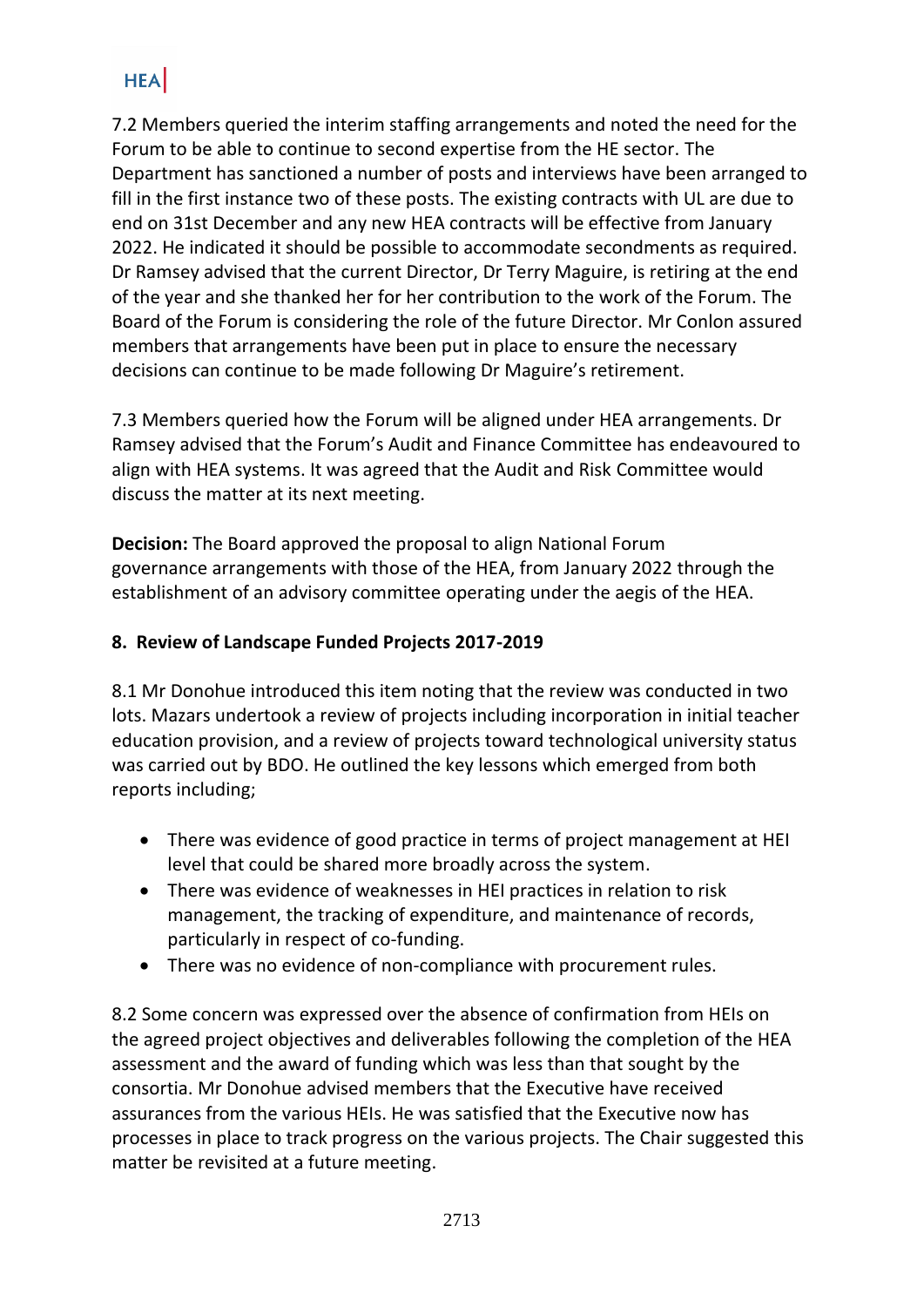**Decision**: The Board approved the publication of the Lessons Learned' reports on the HEA website. The Board also agreed to the reports being shared with the Department. The individual institutional reports will be shared with the relevant individual institutions to enhance learning and accountability across the system. The TU Dublin report will, subject to its agreement, be shared with all TU consortia to disseminate good practice.

#### **9. Executive Report**

9.1 The following issues were raised;

- North-South Research Programme
- It was agreed to extend the invitation the OECD Thematic Policy Brief Higher Education Resources to all members
- Funding provided for the incorporation of St Angela's College into NUIG. Members were advised that the funding had been beneficial to SAC in reaching its decision to merge with IT Sligo and become part of the TU Atlantic.
- OECD Review on TU contracts. Members were advised that the report is nearly ready for consideration by TURN. It will be published and shared with Board members.
- DkIT TU status Members were advised that the Executive met the Teachers Union of Ireland (TUI) in relation to the institute's TU aspirations. The union was advised that the HEA was endeavouring to assist the institute meet the TU criteria. Members were advised that its cross-border links were with a further higher education college.
- Education for Sustainable Development Members were advised there was no response to the HEA's submission.
- Response to the HEA's report on race equality in higher education Members were advised this is feeding into an inter-departmental working group. It is hoped to provide the Board with an update at the next meeting.
- Higher Education PPP Programme given the delay in getting building underway might costs increase? The CEO advised that this process is being managed by the NTMA, the HEA's role is limited.
- 9.2 Ms Nugent advised members that WIT consulted with the HEA regarding the Institutions intention to reappoint Professor Donnelly as President pending a decision on TUSE.

#### **10. Members Only**

10.1 Board member's training